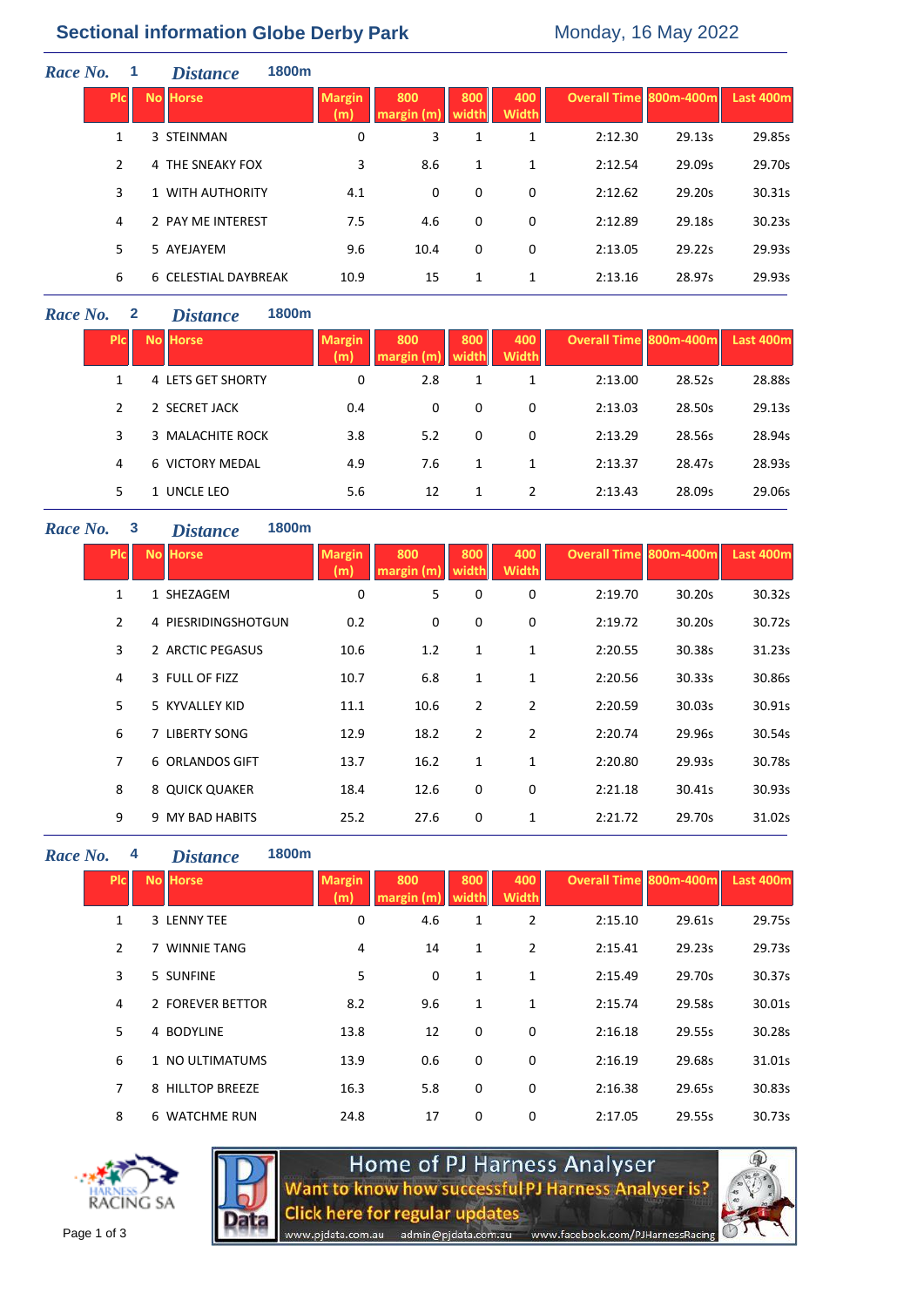# **Sectional information Globe Derby Park** Monday, 16 May 2022

| Race No. |            | 5              | 1800m<br><i>Distance</i> |                      |                   |              |                     |                               |        |           |
|----------|------------|----------------|--------------------------|----------------------|-------------------|--------------|---------------------|-------------------------------|--------|-----------|
|          | <b>PIc</b> |                | <b>No Horse</b>          | <b>Margin</b><br>(m) | 800<br>margin (m) | 800<br>width | 400<br><b>Width</b> | <b>Overall Time 800m-400m</b> |        | Last 400m |
|          |            | 1              | 1 BERNIE MACRAY          | 0                    | 0                 | 0            | 0                   | 2:15.10                       | 29.60s | 29.30s    |
|          |            | $\overline{2}$ | 6 MAJOR WEST             | 16.5                 | 15.2              | 1            | $\overline{2}$      | 2:16.37                       | 29.24s | 29.76s    |
|          |            | 3              | 8 MAJOR JOLT             | 17.3                 | 8.6               | 0            | 0                   | 2:16.43                       | 29.92s | 29.61s    |
|          |            | 4              | 2 CLARENDEN SCOOTER      | 19.1                 | 10.6              | 1            | $\overline{2}$      | 2:16.57                       | 29.21s | 30.31s    |
|          |            | 5              | 9 PLUTUS                 | 22.2                 | 4.4               | 0            | 0                   | 2:16.81                       | 29.87s | 30.33s    |
|          |            | 6              | 4 HIGHWAY WRITER         | 24.7                 | 1.8               | $\mathbf{1}$ | $\mathbf{1}$        | 2:17.00                       | 29.96s | 30.62s    |
|          |            | $\overline{7}$ | 7 FUMIA REACTOR          | 25.4                 | 19.8              | 1            | 1                   | 2:17.05                       | 29.40s | 29.91s    |
|          |            | 8              | <b>3 BILLY ROCKS</b>     | 26.6                 | 6.2               | 1            | 1                   | 2:17.14                       | 29.94s | 30.45s    |
|          |            |                |                          |                      |                   |              |                     |                               |        |           |

### *Race No.* **6** *Distance* **1800m**

| Pic           | <b>No Horse</b>      | <b>Margin</b><br>(m) | 800<br>margin (m) | 800<br>width | 400<br><b>Width</b> | <b>Overall Time 800m-400ml</b> |        | Last 400m |  |
|---------------|----------------------|----------------------|-------------------|--------------|---------------------|--------------------------------|--------|-----------|--|
| 1             | 5 SNAPPER ROCKS      | 0                    | 9.2               | 1            | 2                   | 2:15.40                        | 30.08s | 30.52s    |  |
| $\mathcal{P}$ | 7 STYLISH HEAVEN     | 0.5                  | 4.4               | 1            | 2                   | 2:15.44                        | 30.05s | 30.95s    |  |
| 3             | 1 DEAL BREAKER       | 7.6                  | 0.2               | 0            | 0                   | 2:16.02                        | 29.99s | 31.88s    |  |
| 4             | 8 FARASTHE EYECANSEE | 8.1                  | 4.8               | 0            | 0                   | 2:16.06                        | 30.21s | 31.34s    |  |
| 5             | 9 HALF MOON BEACH    | 16.3                 | $\overline{2}$    | 2            | 1                   | 2:16.73                        | 29.84s | 32.55s    |  |
| 6             | 2 KEAYANG SHAKENBAKE | 25.8                 | 10.4              | 0            | 0                   | 2:17.51                        | 30.13s | 32.34s    |  |
| 7             | 3 INDYS APPROVAL     | 50                   | 0                 | 1            | 1                   | 2:19.49                        | 30.84s | 34.27s    |  |
|               |                      |                      |                   |              |                     |                                |        |           |  |

# *Race No.* **7** *Distance* **1800m**

| <b>PIC</b>     | <b>No Horse</b>      | <b>Margin</b><br>(m | 800<br>margin (m | 800<br>width | 400<br><b>Width</b> | <b>Overall Time 800m-400m</b> |        | Last 400m |
|----------------|----------------------|---------------------|------------------|--------------|---------------------|-------------------------------|--------|-----------|
| 1              | 2 TOLD YOU TWICE     | 0                   | 0                | 0            | 0                   | 2:12.00                       | 28.40s | 28.40s    |
| $\overline{2}$ | 8 MARIAHS SHADOW     | 32.3                | 9.2              | 0            | 2                   | 2:14.41                       | 28.75s | 29.68s    |
| 3              | 1 FINAL ROUND        | 32.4                | 4.8              | 0            | 0                   | 2:14.42                       | 28.68s | 30.07s    |
| 4              | 5 MIDNIGHT SPORT     | 37.6                | 8.4              | 1            | 1                   | 2:14.81                       | 28.40s | 30.46s    |
| 5              | 3 COME ON SLOOPY     | 39.8                | 17               | 1            | 1                   | 2:14.97                       | 29.20s | 29.20s    |
| 6              | 6 TUSCAN STAR        | 41.8                | 20.2             | 2            | 1                   | 2:15.12                       | 28.61s | 29.71s    |
| 7              | 9 ILLAWONG KIM       | 44.3                | 12.6             | 1            | 0                   | 2:15.30                       | 28.95s | 30.09s    |
| 8              | 4 SUNSHINEINPARADISE | 44.8                | 26.8             | $\mathbf{1}$ | 0                   | 2:15.34                       | 28.63s | 29.44s    |
| 9              | 7 FLOSSYTOM          | 47.1                | 3.6              | 1            | 1                   | 2:15.51                       | 29.09s | 30.78s    |





Home of PJ Harness Analyser<br>Want to know how successful PJ Harness Analyser is? **Click here for regular updates** www.pjdata.com.au admin@pjdata.com.au www.facebook.com/PJHarnessRacing